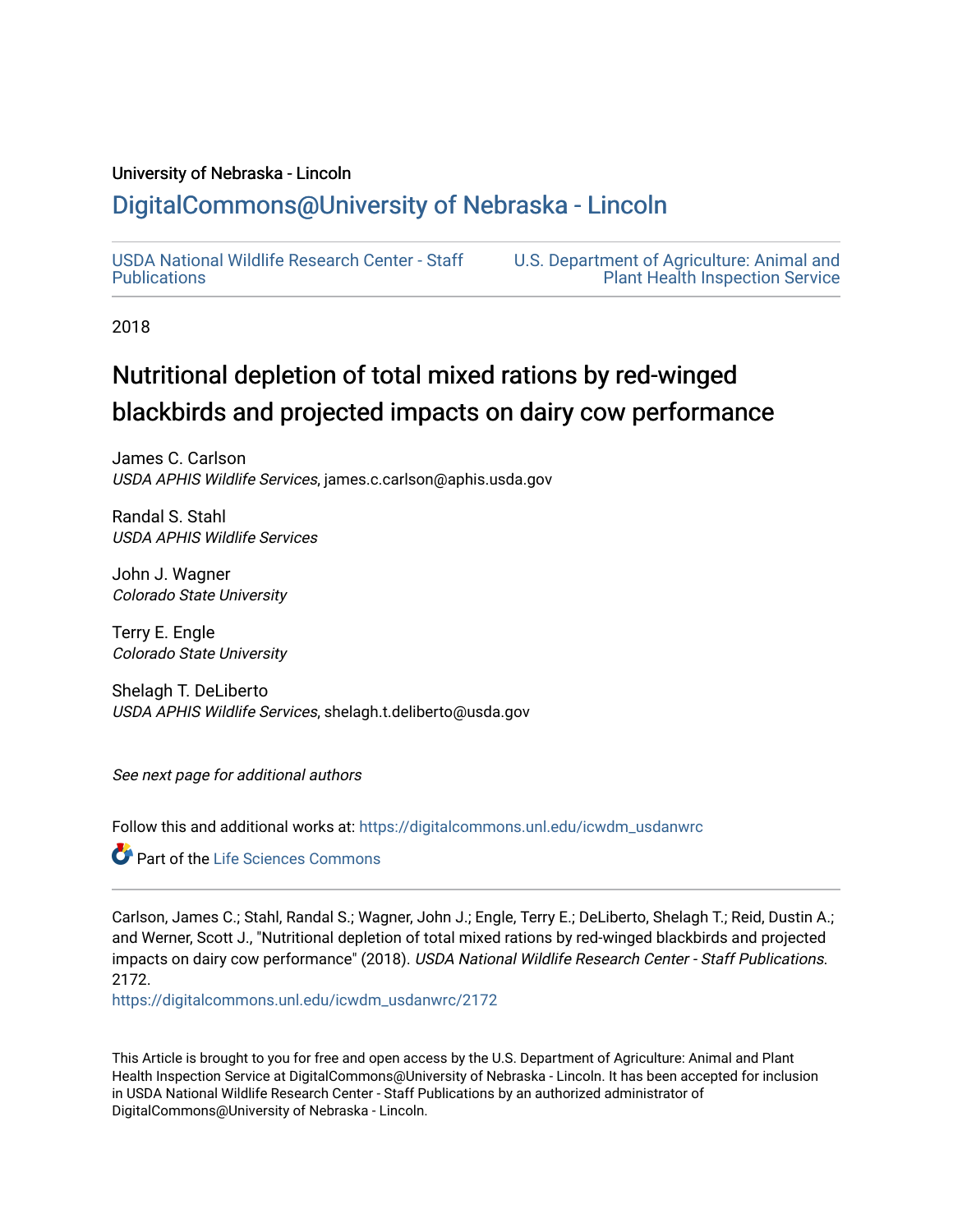### Authors

James C. Carlson, Randal S. Stahl, John J. Wagner, Terry E. Engle, Shelagh T. DeLiberto, Dustin A. Reid, and Scott J. Werner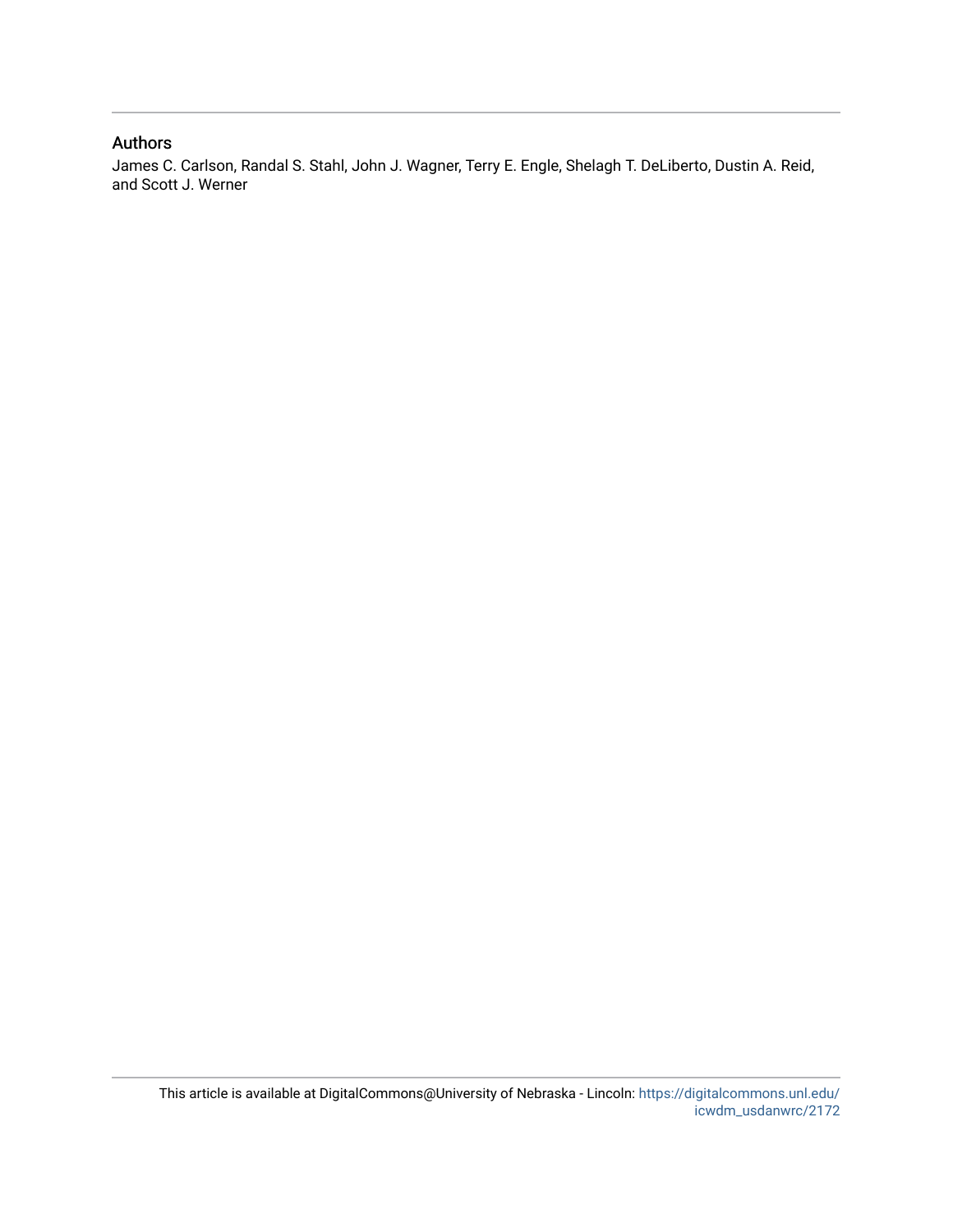# Nutritional depletion of total mixed rations by red-winged blackbirds and projected impacts on dairy cow performance

James C. Carlson<sup>1</sup>, Randal S. Stahl<sup>1</sup>, John J. Wagner<sup>2</sup>, Terry E. Engle<sup>2</sup>, Shelagh T. DeLiberto<sup>1</sup>, Dustin A. Reid<sup>1</sup> and Scott J. Werner<sup>1\*</sup>

U.S. Department of Agriculture, Animal and Plant Health Inspection Service, Wildlife Services, National Wildlife Research Center, 4101 LaPorte Avenue, Fort Collins, Colorado, USA

 $^{\circ}$ Department of Animal Science, Colorado State University, College of Agricultural Sciences, Fort Collins, Colorado, USA

Received 2 November 2017; accepted for publication 15 June 2018

This Research Communication describes an investigation of the nutritional depletion of total mixed rations (TMR) by pest birds. We hypothesized that species-specific bird depredation of TMR can alter the nutritional composition of the ration and that these changes can negatively impact the performance of dairy cows. Blackbirds selected the high energy fraction of the TMR (i.e., flaked corn) and reduced starch, crude fat and total digestible nutrients during controlled feeding experiments. For Holsteins producing 37·1 kg of milk/d, dairy production modeling illustrated that total required net energy intake (NE<sub>I</sub>) was 35·8 Mcal/d. For the reference TMR unexposed to blackbirds and the blackbird-consumed TMR,  $NE<sub>1</sub>$  supplied was 41.2 and 37.8 Mcal/d, and the resulting energy balance was 5·4 and 2·0 Mcal/d, respectively. Thus, Holsteins fed the reference and blackbird-consumed TMR were estimated to gain one body condition score in 96 and 254 d, and experience daily weight change due to reserves of 1·1 and 0·4 kg/d, respectively. We discuss these results in context of an integrated pest management program for mitigating the depredation caused by pest birds at commercial dairies.

Keywords: Agelaius phoeniceus, dairy production, bird damage management, nutrition.

Multiple species of cohabitant birds, including red-winged blackbirds (Agelaius phoeniceus) and European starlings (Sturnus vulgaris), congregate in large flocks and exploit the abundant and nutritious food sources found at dairies and feedlots (Besser et al. [1968](#page-5-0); Dolbeer et al. [1978](#page-5-0)). Estimates of bird damage in commercial dairies in Wisconsin, New York and Pennsylvania suggest that redwinged blackbirds were one of the most common birds species associated with depredation (Shwiff et al. [2012](#page-5-0)). Red-winged blackbirds have been previously observed to most frequently consume corn, averaging 30% of their diet (White et al. [1985\)](#page-5-0). In contrast, European starlings offered individual components of total mixed rations (TMR) preferentially selected Propel® energy nugget (Nestle Purina, St. Louis, Missouri, USA), averaging 49% of their daily diet (Carlson et al. [2018](#page-5-0)).

The purpose of this study was to investigate the nutritional depletion of TMR by red-winged blackbirds and their associated impacts to dairy production. We previously estimated the nutritional depletion of TMR by European starlings (Carlson et al. [2018\)](#page-5-0). Our estimates from the NRC [\(2001\)](#page-5-0) production model suggested that cows fed TMR exposed to starlings would lose one body condition score (BCS) in 91 d and cows fed the reference TMR (unexposed to starling depredation) would lose one BCS in 161 d (Carlson et al. [2018\)](#page-5-0). We hypothesized that species-specific bird depredation of TMR can alter the nutritional composition of the ration and that these changes can negatively impact the performance of dairy cows. We therefore replicated our controlled feeding experiment and dairy production modeling with red-winged blackbirds offered individual TMR components and a high-energy TMR to investigate the nutritional depletion of dairy rations by red-winged blackbirds and the associated impacts on dairy cow performance.

#### Materials and methods

We conducted a controlled feeding experiment with redwinged blackbirds offered individual TMR components. \*For correspondence; e-mail: [Scott.J.Werner@aphis.usda.gov](mailto:Scott.J.Werner@aphis.usda.gov) On each of four test days, we offered blackbirds within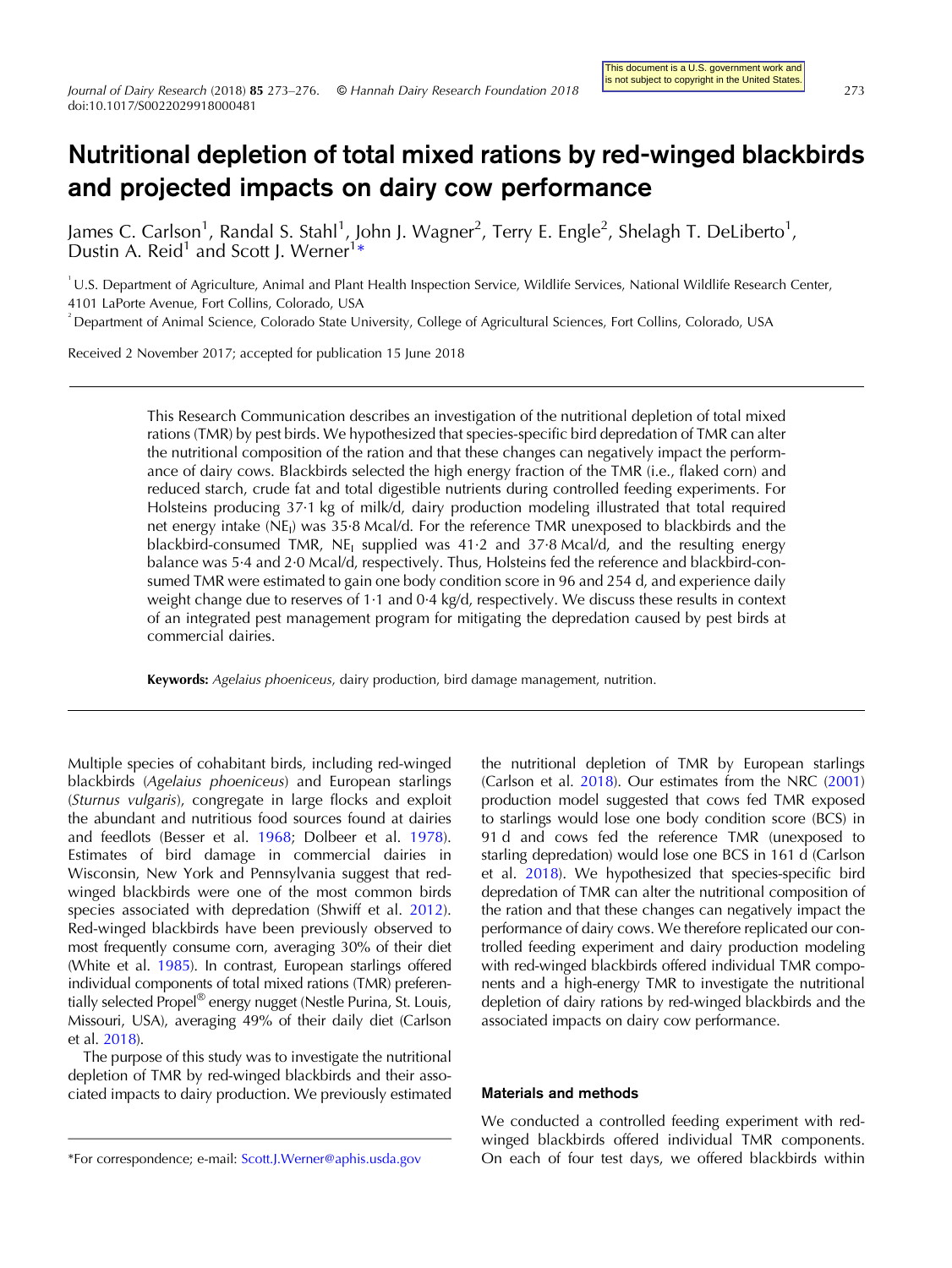group cages ( $n = 10$  cages; five birds per cage) 100 g of eight individual TMR components including steamed-flaked corn, Propel® energy nugget, canola meal, cracked corn, ground corn, soybean meal, cotton seed and lactating mineral. All components were sourced from a commercial dairy located in Larimer County, Colorado 80538. Blackbird consumption of individual TMR components is reported as percent consumed throughout the 4-d test. The live-capture, animal care and use procedures were approved by the Institutional Animal Care and Use Committee of the National Wildlife Research Center (QA-2369, J.C. Carlson-Study Director).

For the purpose of estimating the nutritional offsets caused by red-winged blackbirds, we subsequently offered a high energy TMR (30–160 d in milk) to experimentally-naïve blackbirds within group cages ( $n = 10$  cages; 5 birds per cage, 1 kg TMR per cage) for four consecutive days. Parameterization of the dairy production model (NRC, [2001\)](#page-5-0) was based upon animal condition and feed formulation data provided by a commercial dairy in northern Colorado, nutrition data provided by Cumberland Valley Analytical Services (CVAS, Hagerstown, Maryland USA) and our component preference data.

All nutritional data were analyzed using ANOVA within mixed linear models (Proc Mixed, SAS 9.2, SAS Institute Inc., Cary, North Carolina USA). Fixed effects included treatment status (i.e., reference and blackbird-consumed rations) and cage was included as a random effect. Denominator degrees of freedom were calculated using the Satterthwaite approximation. We controlled for false discoveries using the Benjamini-Hochberg procedure (Benjamini & Hochberg, [1995\)](#page-4-0). For all analyses, the false discovery rate was set at  $\alpha = 0.05$ . Univariable analyses were ranked by Pvalue from smallest  $(1)$  to largest  $(m)$ . Cutoff values for the rejection of null hypotheses were calculated as  $(rank/m) \times α$ .

### Results and discussion

Red-winged blackbirds preferred TMR components with high starch and high fat content. Among all foods consumed, various corn products (flaked, cracked and ground corn) accounted for 78% of all foods consumed by redwinged blackbirds during the preference experiment. Blackbirds primarily consumed flaked corn (42%) and the energy nugget (13%), and cracked corn and ground corn comprised 4 and 1% of blackbird consumption, respectively. Each of the other TMR components comprised  $<$ 0.5% of blackbird consumption. Thus, blackbirds are likely attracted to concentrated animal feeding operations because of specific nutrients associated with expensive feed components (e.g., processed corn, fat supplements).

The preference and consumption of various TMR components by pest birds may significantly alter the cost to producers and the decision-making for bird damage management. The preference of red-winged blackbirds for steamflaked corn (42% consumption) was greater than that observed for Propel® energy nugget, canola meal, cracked corn, ground corn, soybean meal, cotton seed and lactating mineral. In contrast, the preference of European starlings for Propel® energy nugget (49% consumption) was greater than that observed for steam-flaked corn, corn gluten, dry distillers grains, canola meal, corn silage and mineral supplement (Carlson et al. [2018\)](#page-5-0). Thus, species-specific data for offending bird species are necessary for (1) the generation of accurate estimates of bird damage and (2) the prescription and implementation of cost-effective damage management strategies.

The nutritional data illustrated that red-winged blackbird consumption significantly altered the nutritional characteristics of TMR ([Table 1\)](#page-4-0). Relative to the reference rations unexposed to blackbirds, blackbird-consumed rations had less net energy for lactation  $(P < 0.0001)$ , maintenance  $(P < 0.0001)$ 0.0001) and gain  $(P < 0.0001)$ . Blackbird-consumed rations also had lower concentrations of starch  $(P < 0.0001)$ , crude fat  $(P < 0.0001)$  and total digestible nutrients  $(P < 0.0001)$ , and greater concentrations of acid detergent fiber  $(P <$ 0.0017), neutral detergent fiber ( $P < 0.0005$ ), potassium ( $P <$ 0.0001) and calcium  $(P < 0.0017)$  compared to the reference rations. Relative to reference rations, we observed a 9·5% reduction in corn silage, a 9·6% reduction in energy nugget, a 23·6% reduction in ground corn and a 24·7% reduction in steam-flaked corn in TMR exposed to red-winged blackbirds. These results enabled us to identify metabolizable energy sources that need to be excluded from depredating blackbirds.

Dairy production modeling (NRC, [2001\)](#page-5-0) illustrated that cow performance can be negatively impacted by blackbird consumption of TMR [\(Table 2\)](#page-4-0). For Holsteins producing  $37·1$  kg of milk/d, total required net energy intake (NE<sub>I</sub>) was 35.8 Mcal/d. For the reference TMR, NE<sub>I</sub> supplied was  $41.2$  Mcal/d and for the blackbird-consumed TMR NE<sub>I</sub> supplied was 37·8 Mcal/d. The resulting energy balance for reference and blackbird-consumed rations was 5·4 and 2·0 Mcal/d, respectively. Thus, blackbird depredation of cattle feed can reduce dairy production through the nutritional depletion of TMR.

We also observed species-specific impacts of pest birds on dairy cow performance. Body condition scores integrate the influences of many nutritional aspects of TMR to distinguish differences in the fat reserves, or the nutritional needs among individual cows. The high-energy reference TMR used for this blackbird experiment would cause the gain of one BCS in 96 d (vs. 255 d for the blackbird-exposed TMR; [Table 2\)](#page-4-0) for cows producing 37·1 kg of milk per day ( $NE<sub>1</sub> = 35.8$  Mcal/d). In contrast, the late-lactation reference TMR used for our starling feeding experiments would cause the loss of one BCS in 161 d (vs. 91 d for the starling-exposed TMR) for cows producing 31·75 kg of milk per day  $(NE_1 = 31.5$  Mcal/d; Carlson et al. [2018\)](#page-5-0). These TMR-specific differences notwithstanding, the absolute difference in BCS was 159 d in this blackbird study and 70 d in the starling study (Carlson et al. [2018](#page-5-0)). Because fat supplements are approximately \$1·10 per kg (USD) and corn products are approximately \$0·14 per kg, we conclude that starlings can have a greater monetary impact to dairy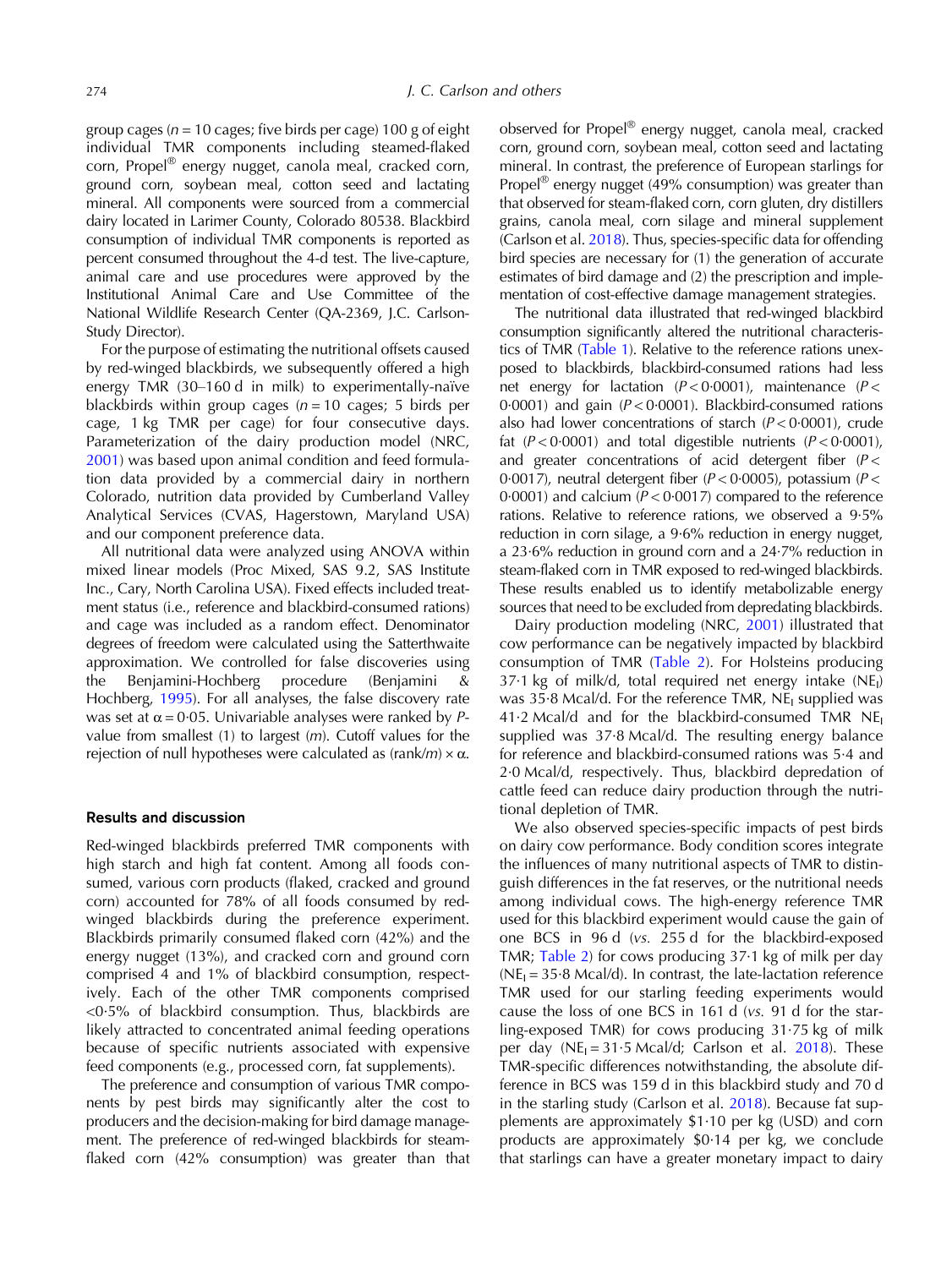<span id="page-4-0"></span>Table 1. Nutritional analysis of reference and blackbird-consumed total mixed rations

| Variable                          | Metric  | Reference mean (X) | Blackbird mean (X) | $P$ -value | Rank <sup>†</sup> | Cutoff value <sup>‡</sup> |
|-----------------------------------|---------|--------------------|--------------------|------------|-------------------|---------------------------|
| Net Energy Lactation              | Mcal/kg | 1.839              | 1.700              | < 0.0001   | 4.5               | 0.0102                    |
| Net Energy Maintenance            | Mcal/kg | 1.825              | 1.739              | < 0.0001   | 4.5               | 0.0102                    |
| Net Energy Gain                   | Mcal/kg | 1.197              | 1.120              | < 0.0001   | 4.5               | 0.0102                    |
| Starch                            | $\%DM$  | $31 - 128$         | 28.221             | < 0.0001   | 4.5               | 0.0102                    |
| Crude Fat                         | $\%DM$  | 5.482              | 4.625              | < 0.0001   | 4.5               | 0.0102                    |
| Potassium                         | $\%DM$  | 1.159              | 1.252              | < 0.0001   | 4.5               | 0.0102                    |
| <b>Total Digestible Nutrients</b> | %DM     | 76.184             | 73.459             | < 0.0001   | 4.5               | 0.0102                    |
| Non Fiber Carbohydrates           | %DM     | 42.634             | 40.25              | < 0.0001   | 4.5               | 0.0102                    |
| Neutral Detergent Fiber           | $\%DM$  | 24.825             | 26.725             | 0.0005     | $9-0$             | 0.0205                    |
| Acid Detergent Fiber              | %DM     | 16.134             | 17.793             | 0.0017     | $10-5$            | 0.0239                    |
| Calcium                           | %DM     | 1.179              | 1.283              | 0.0017     | $10-5$            | 0.0239                    |
| Ash                               | %DM     | 7.724              | 8.195              | 0.002      | 12                | 0.0273                    |
| Crude Protein                     | %DM     | 19.347             | 20.203             | 0.0028     | 13                | 0.0295                    |
| Phosphorus                        | %DM     | 0.448              | 0.468              | 0.0031     | 14                | 0.0318                    |
| Copper                            | PPM     | 30.282             | 31.938             | 0.0073     | 15                | 0.0341                    |
| Magnesium                         | %DM     | 0.376              | 0.396              | 0.0317     | 16                | 0.0364                    |
| Manganese                         | PPM     | 136.125            | 142.373            | 0.0356     | 17                | 0.0386                    |
| Zinc                              | PPM     | 253.186            | 279.656            | 0.0691     | 18                | 0.0409                    |
| Dry Matter                        | $\%DM$  | 96.409             | 96.543             | 0.1994     | 19.5              | 0.0443                    |
| Moisture                          | $\%DM$  | 3.591              | 3.456              | 0.1994     | 19.5              | 0.0443                    |
| Sodium                            | $\%DM$  | 0.444              | 0.451              | 0.4531     | 21                | 0.0477                    |
| Iron                              | PPM     | 361.218            | 361.531            | 0.9863     | 22                | 0.05                      |

†Rank order of P-values from analyses of nutritional cattle feed samples ‡Benjamini Hochberg cutoff values for rejection of null hypotheses

Table 2. National Research Council, dairy production model output for reference and blackbird-consumed total mixed rations

|                                                     | Reference | Blackbird-consumed |
|-----------------------------------------------------|-----------|--------------------|
| NRC model output <sup><math>\mathsf{T}</math></sup> | TMR       | TMR                |
| $NEl$ required (Mcal/d)                             | 35.8      | 35.8               |
| $NE1$ supplied (Mcal/d)                             | 41.2      | 37.8               |
| NE <sub>1</sub> balance (Mcal/d)                    | 5.4       | $2-0$              |
| Days to gain one BCS                                | 96        | 255                |
| Weight change (kg/d)                                | $1-1$     | 0.4                |
| RDP required (g/d)                                  | 2541      | 2312               |
| RDP supplied $(g/d)$                                | 2584      | 2524               |
| RDP balance $(g/d)$                                 | 42        | 212                |
| $RUP$ required $(g/d)$                              | 1300      | 1395               |
| $RUP$ supplied $(g/d)$                              | 1853      | 1689               |
| $RUP$ balance (g/d)                                 | 552       | 294                |
| $MP - bacterial (g/d)$                              | 1383      | 1258               |
| $MP - RUP$ (g/d)                                    | 1447      | 1305               |
| $MP$ – endogenous (g/d)                             | 120       | 109                |

†RDP and RUP are rumen degradable protein and rumen undegradable protein, respectively. MP is microbial protein

production than red-winged blackbirds. We have previously observed the colonization of thousands of blackbirds subsequent to the lethal control of starlings at particular dairies. Thus, the impacts of pest birds and the cost-effective management associated with these impacts are dependent on the species composition and the density of the pest-bird community at a particular dairy operation.

Because pest birds may not nutritionally deplete all TMR consumed by cows each day (Carlson et al. [2018](#page-5-0)), our results may overestimate the nutritional depletion caused by blackbirds at commercial dairies. The density of blackbirds in our controlled feeding experiments is comparable to more than 100 blackbirds per cow under field conditions. Most commercial dairies will likely not experience 100 pest birds per cow nor the associated extent of nutritional depletion as estimated by our study. Our approach and our results, however, demonstrate that (1) we can estimate the species-specific nutritional depletion caused by pest birds and (2) dairy production models can be used to predict production losses to dairies impacted by bird depredation.

Similar to European starlings (Glahn et al. [1983\)](#page-5-0), red-winged blackbirds are apparently influenced by the form and size of livestock feed. For example, blackbirds strongly preferred flaked corn over ground corn in our feeding experiments. Previous research has shown that European starlings could not consume ≥1·27 cm-diameter (Depenbusch et al. [2011\)](#page-5-0) extruded feed pellets. Altering the size of flaked corn and fat nugget, or combining highly desired components into approximately 1·27 mm-diameter pellets or finely milled particles may be a non-lethal component of integrated pest management strategies for the mitigation of the species-specific impacts of bird depredation (Twedt & Glahn, [1982](#page-5-0); Glahn et al. [1983](#page-5-0); Depenbusch et al. [2011;](#page-5-0) Carlson et al. [2018](#page-5-0)).

#### References

**Benjamini Y & Hochberg Y** 1995 Controlling for false discovery rate: a practical and powerful approach to multiple testing. Journal of the Royal Statistical Society 57 289-300